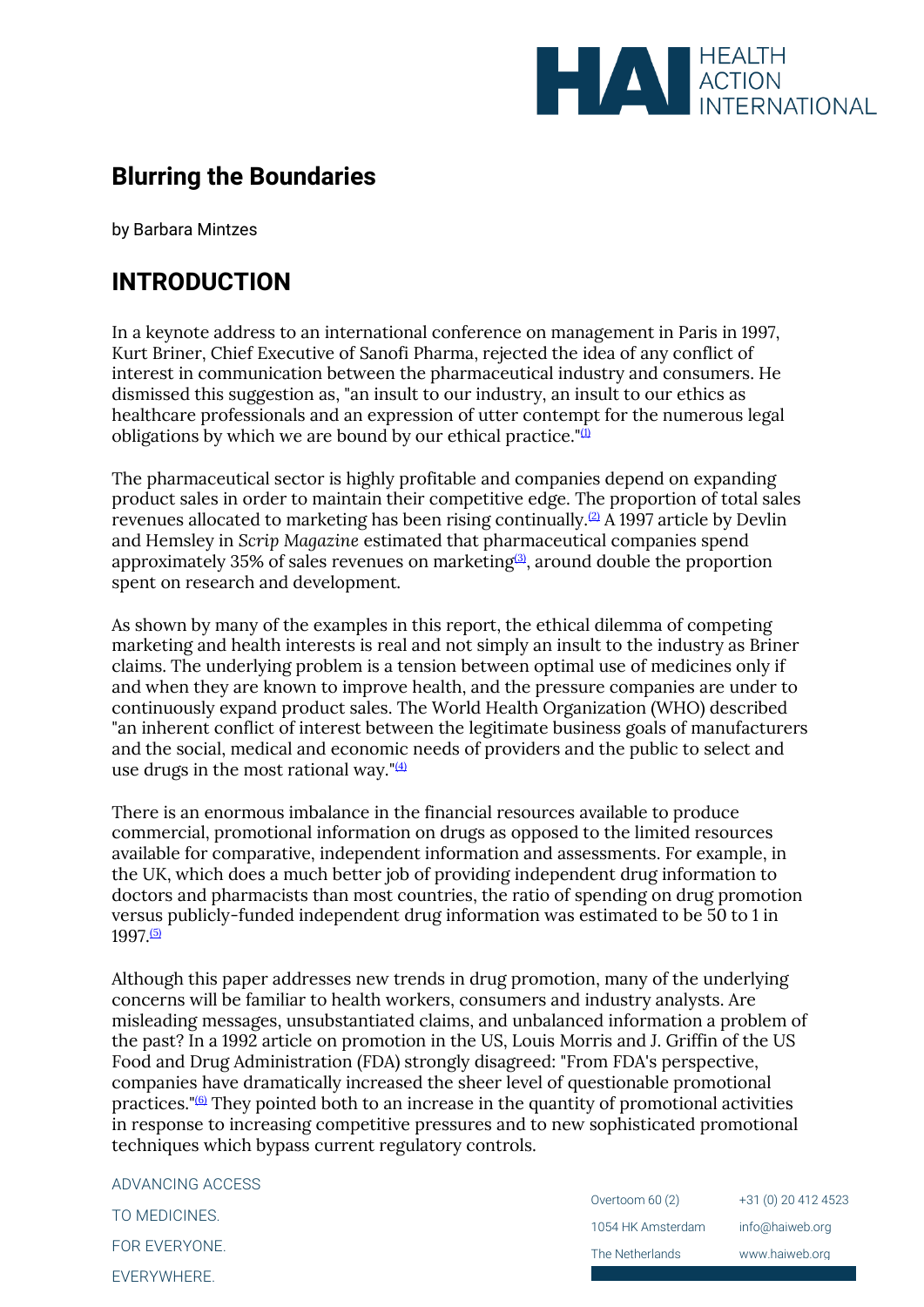

Increasingly, promotional messages are aimed at the public as well as health professionals. In the US, unlike other industrialized countries, direct-to-consumer (DTC) promotion of prescription drugs is allowed. As reflected in the meeting at which Dr Briner spoke, other regulatory agencies are considering whether or not to follow the US model. At stake here is whether consumer health or commercial interests are to be given priority. The question is not whether consumers should obtain information about treatment options; the question is whether drug promotion--whose aim is to sell a product--can provide the type of information consumers need. Philip Brown, an industry analyst, says in an editorial on promotion to consumers in *Scrip Magazine* that: "It is not that companies are not to be trusted to tell the truth, rather I believe that they should not be put into a situation where the question even arises." $\mathbb{Z}$ 

WHO defines drug promotion as: "all informational and persuasive activities by manufacturers and distributors, the effect of which is to induce the prescription, supply, purchase and/or use of medicinal drugs." $(8)$  By definition the aim of promotion is to stimulate product sales.

How should promotion be regulated if the guiding principle is the best possible use of medicines, only if and when they are needed, in the interest of individual and public health?

In a recent meeting on control of drug promotion on the Internet sponsored by the US FDA, Dr Juhana Heikkila, Director of WHO's Division of Drug Management and Policies, explained that two-thirds of the world's countries either have no laws to regulate pharmaceutical promotion or do not enforce the regulations they have.<sup>[\(9\)](file:///C:/Users/Dimity/HAI/HAI%20-%20Documenten/Website/HAI/www/old_www/old/pubs/blurring/blurring.intro.html%23N_9_)</sup> Studies of doctors' prescribing in industrialized countries show that inappropriate prescribing, likely to lead to poorer health outcomes, is more frequent among doctors who rely more heavily on promotional information sources.<sup>[\(10\)](file:///C:/Users/Dimity/HAI/HAI%20-%20Documenten/Website/HAI/www/old_www/old/pubs/blurring/blurring.intro.html%23N_10_)</sup> In other words, even in the remaining one-third of countries with better drug regulation, the messages in promotional materials lead to poorer prescribing.

## **An international standard**

If national regulatory controls are inadequate can international guidelines ensure adequate standards for regulation of drug promotion? As one element in the implementation of its 1985 Revised Drug Strategy, WHO developed a set of *Ethical Criteria for Medicinal Drug Promotion.* These criteria were adopted by the 1988 World Health Assembly and were the result of a consensus discussion involving health workers, drug regulatory agencies, consumers and the industry.

The WHO *Ethical Criteria* state that promotion of prescription and over-the-counter drugs:

- should be consistent with national health policies
- should contain reliable claims, without misleading or unverifiable statements
- should contain no omissions which could lead to health risks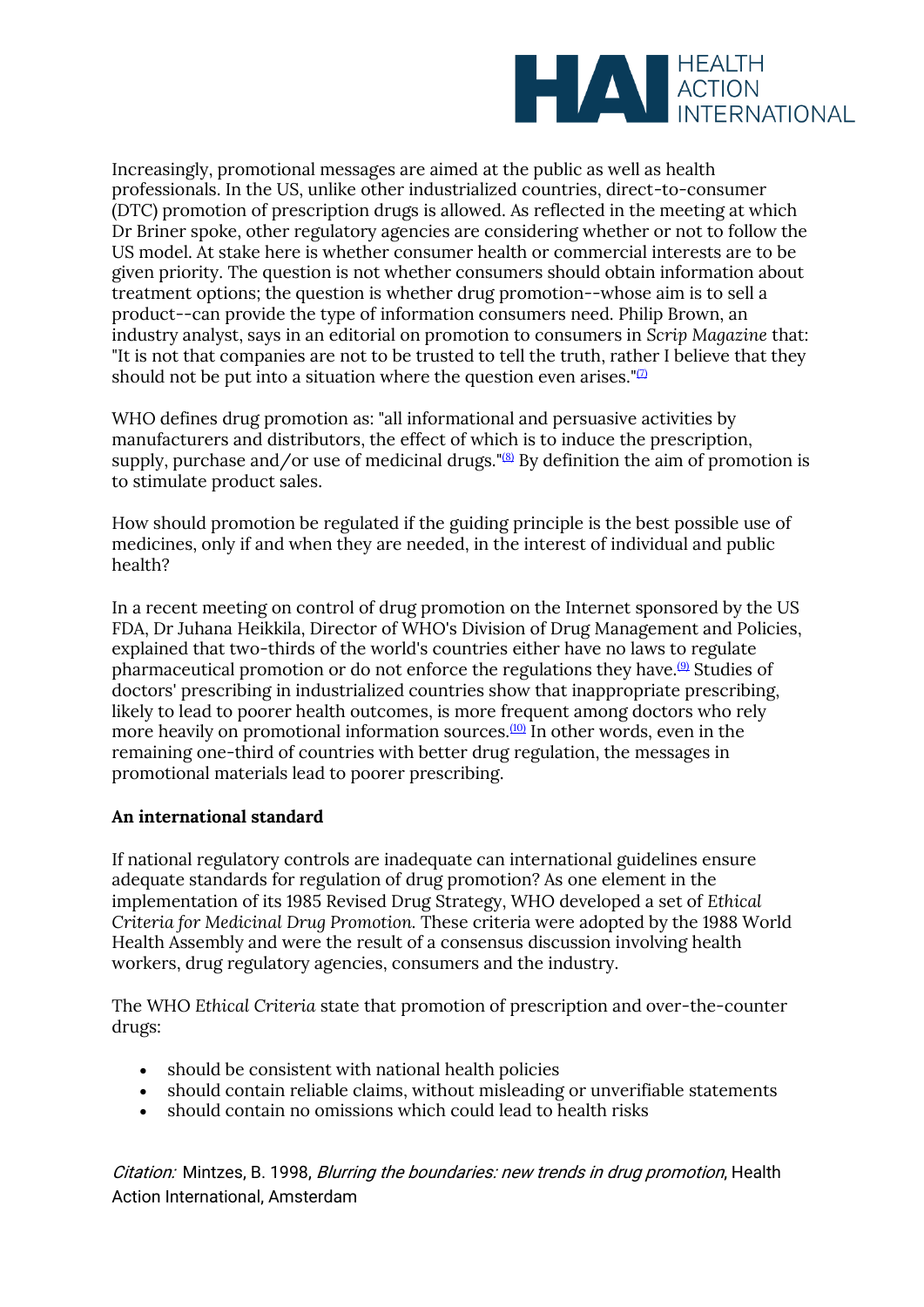

• should not be designed so as to disguise its real nature, for example as educational or scientific activities.

The *Ethical Criteria* also include general guidelines for advertisements to the medical profession and the public, conduct of sales representatives, free samples, symposia and scientific meetings, post-marketing studies, packaging and labeling, patient information and promotion of exported drugs.

Although some areas of drug promotion are inadequately covered by the *Ethical Criteria*, their guiding principle, to "support and encourage the improvement of health care through the rational use of drugs", remains a universally applicable standard. However, the *Ethical Criteria* are neither well-known nor well-used by regulators, health professionals, industry staff or the public. Joe Collier of the *Drugs & Therapeutics Bulletin* and Robin Fox of *The Lancet,* commented that*:* "Sad to say, these clear and straightforward criteria have been much neglected."<sup>[\(11\)](file:///C:/Users/Dimity/HAI/HAI%20-%20Documenten/Website/HAI/www/old_www/old/pubs/blurring/blurring.intro.html%23N_11_)</sup>

Collier and Fox were reporting on a meeting hosted by WHO and the Council for International Organizations of Medical Science (CIOMS) to explore ways to implement the *Ethical Criteria*. The meeting recommendations included monitoring, developing performance indicators, remedial measures if promotion is inadequately controlled, periodical review of the Criteria, a framework for national capacity building, and development and dissemination of educational materials on the *Ethical Criteria*. These recommendations remain valid today. Preliminary results of a multi-country study on the implementation of the *Ethical Criteria* reported in 1996 indicated, "very little awareness of the *Ethical Criteria*, national regulations or industry codes among doctors, pharmacists, health workers or industry sales representatives, as well as inadequate government regulation of all aspects of promotion, but especially sales representatives, symposia and post-marketing studies, weak monitoring, and a lack of sanctions.<sup>[\(12\)](file:///C:/Users/Dimity/HAI/HAI%20-%20Documenten/Website/HAI/www/old_www/old/pubs/blurring/blurring.intro.html%23N_12_)</sup>

The other operating international standard is the International Federation of Pharmaceutical Manufacturers' Association (IFPMA) Code of Pharmaceutical Marketing Practices developed in 1981 and revised in 1994. It describes itself as defining "universally applicable baseline standards of marketing practice."[\(13\)](file:///C:/Users/Dimity/HAI/HAI%20-%20Documenten/Website/HAI/www/old_www/old/pubs/blurring/blurring.intro.html%23N_13_) However, this voluntary industry self-regulatory code lacks any mechanisms for active monitoring, effective sanctions, or clear procedures to correct misleading information. Without enforcement, it remains "more show than substance," as Andrew Herxheimer, author of several studies of industry self-regulation, has commented. "The spirit of the code is usually disregarded...The same companies repeat their transgressions again and again.  $(14)$ 

Although the IFPMA code states that it is a minimum global standard for drug promotion, both the 1981 and 1994 versions also allow for precedence of national laws and regulations: "In all matters of application, interpretation and enforcement...compliance with national laws, regulations and regulatory decisions and requirements will take precedence."[\(15\)](file:///C:/Users/Dimity/HAI/HAI%20-%20Documenten/Website/HAI/www/old_www/old/pubs/blurring/blurring.intro.html%23N_15_) This can be a problem if national regulation is weak and drug uses have been approved without the scientific evidence to back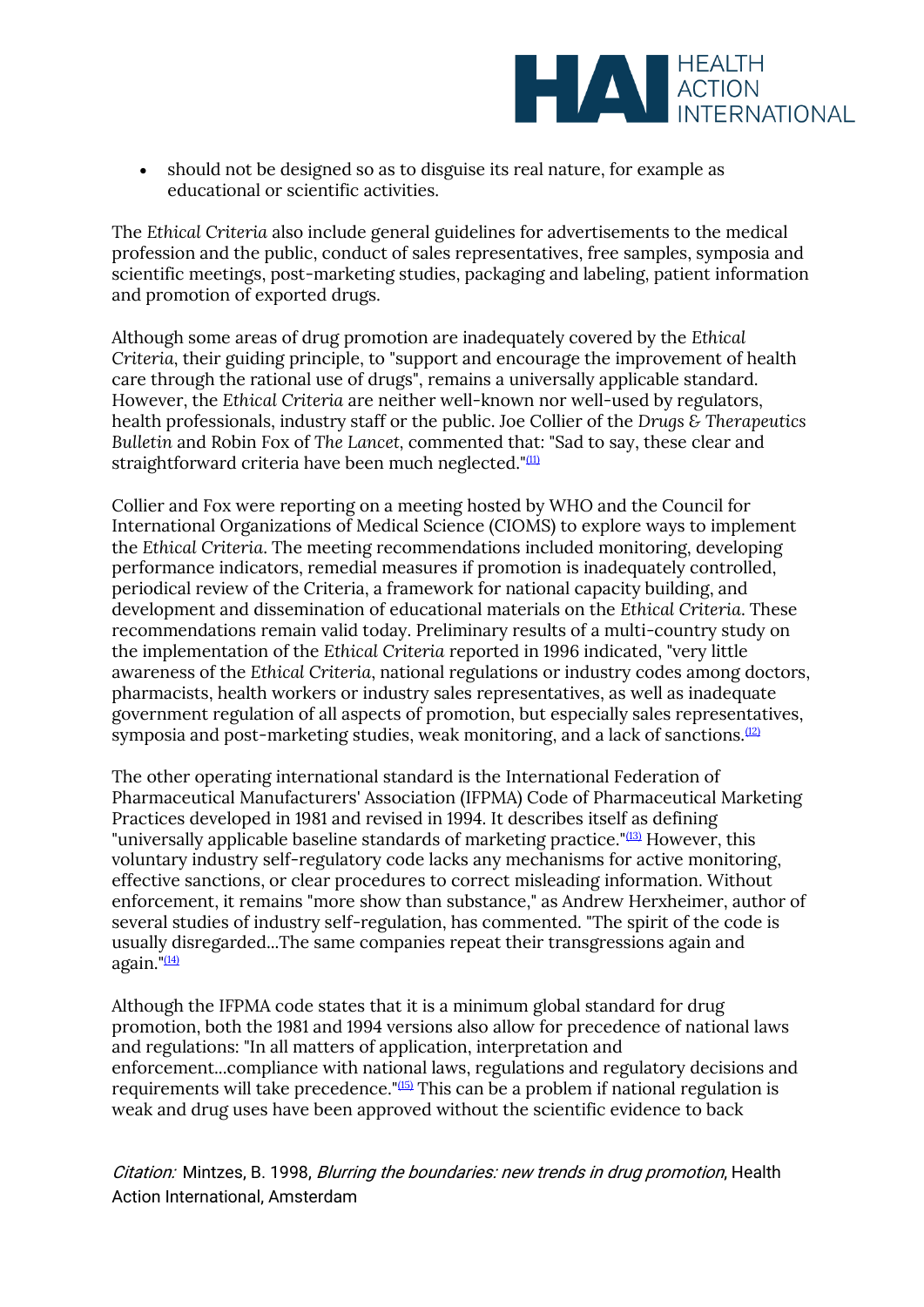

them. [The Medical Lobby for Appropriate Marketing \(MaLAM\),](http://www.camtech.net.au/malam) an international network of health professionals, questioned Organon in 1992 about their marketing of adrenochrome for "prevention and treatment of surgical and non-surgical capillary bleeding" in Bangladesh. Dr Vemer, Organon's Medical Director, sidestepped the problem of lack of scientific evidence because Bangladeshi health authorities had endorsed this use, stating that: "according to our interpretation of the IFPMA Code of Pharmaceutical Marketing Practices a company which has a pharmaceutical product evaluated and registered by an established regulatory authority can be considered as having provided adequate scientific evidence."[\(16\)](file:///C:/Users/Dimity/HAI/HAI%20-%20Documenten/Website/HAI/www/old_www/old/pubs/blurring/blurring.intro.html%23N_16_) This defense remains permissible under the 1994 IFPMA code, in effect preventing the code from providing even a minimum standard for drug promotion where national regulations are weak. $(17)$ 

National drug regulatory agencies are responsible for approval and licensing of drugs which are marketed within their country as well as other regulatory decisions, including approval of the information which accompanies drugs and governs their use. Multinational companies market their drugs in many countries and must therefore make many separate applications for marketing licenses for each product. At the same time, national drug regulatory agencies are often swamped with drug applications. The International Conference on Harmonization of Technical Requirements for Registration of Pharmaceuticals for Human Use (ICH) was set up in 1989 by European, Japanese and US regulatory agencies and the international research-based industry in order to harmonize this process and develop mutually recognized registration procedures for drugs.

Could international harmonization of drug regulation ensure better control of promotion? In theory, yes, if health were to become a central focus, but thus far the ICH has paid far more attention to rapid international registration. This is reflected in the emphasis of the press statement released after the second major ICH conference, "ICH is developing consensus on a series of guidelines which will permit more rapid international registration of new drugs and biologicals whilst continuing regulatory obligations to protect public health." $(18)$ 

Rapid registration of new drugs will not necessarily lead to better health outcomes. Catherine Hodgkin of Health Action International (HAI-Europe) points out that: "Of the 47 new chemical entities approved in the world in 1994, only two were thought to be important therapeutic advances over existing therapy.  $\frac{1}{2}$  Promotion has not been highlighted as a priority for international harmonization. One of the problems is who has been left out of the decision-making process and priority-setting for international harmonization of drug regulation: consumers, health professionals, regulators from developing countries and transitional economies, domestic industry from these regions and generic manufacturers. It is no wonder that rapid registration of new drugs is taking precedence over a broader public health perspective.

A global trend towards trade liberalization and encouragement of open markets, together with inadequate national regulatory controls, has led some countries to quickly register many new pharmaceutical products. For example, in 1994 Poland registered 334 new drugs, an average of almost one a day. Dr Chrusciel, Chair of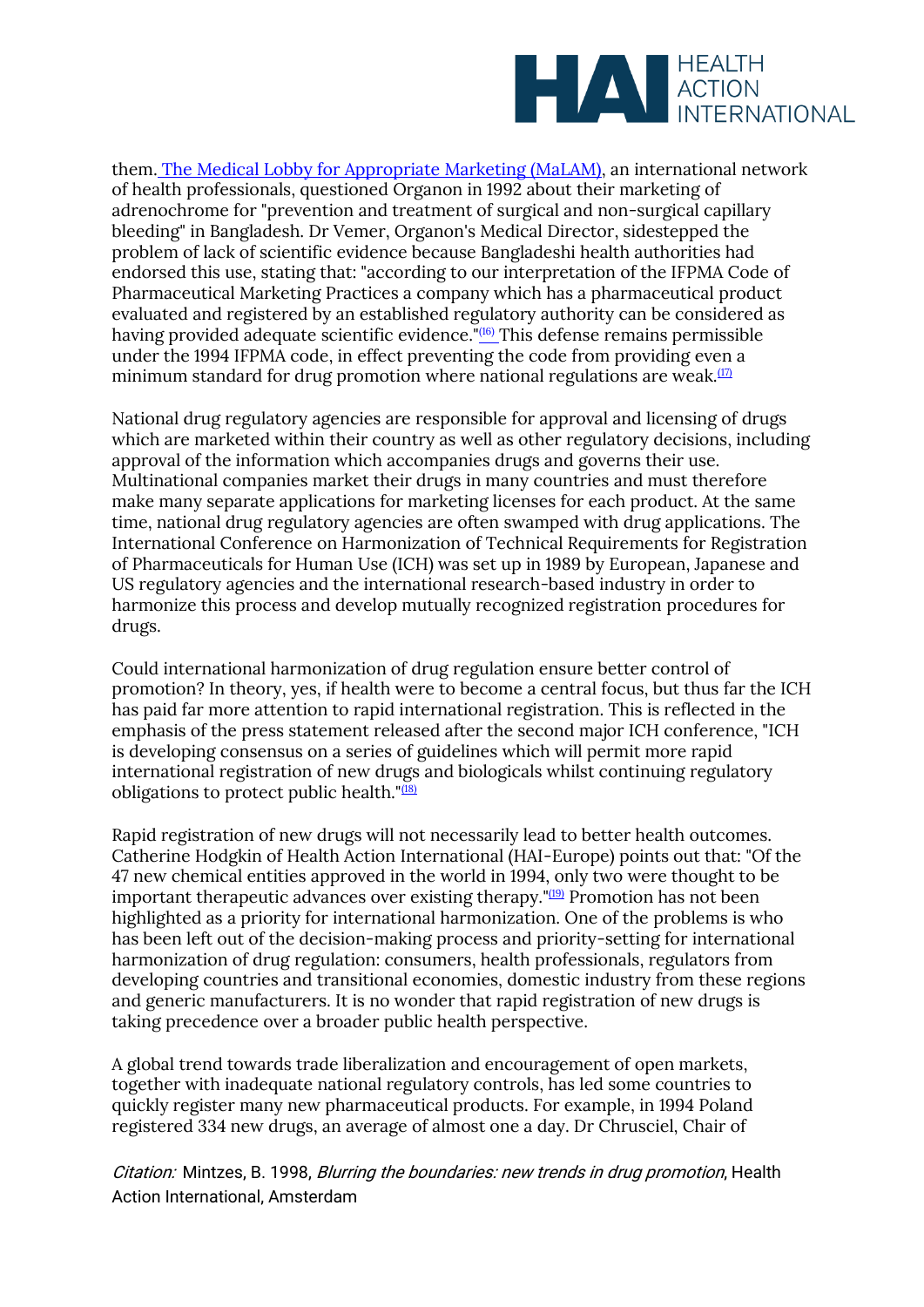

Pharmacotherapy for the Polish Physicians' Chamber, judged that about 40 of these drugs improved the range of therapy available.<sup>[\(20\)](file:///C:/Users/Dimity/HAI/HAI%20-%20Documenten/Website/HAI/www/old_www/old/pubs/blurring/blurring.intro.html%23N_20_)</sup> In Pakistan, an estimated 3,540 new drugs were registered between May 1, 1994 and February 29, 1996, based on official figures, or almost eight new drugs per working day.[\(21\)](file:///C:/Users/Dimity/HAI/HAI%20-%20Documenten/Website/HAI/www/old_www/old/pubs/blurring/blurring.intro.html%23N_21_) Roberto López, coordinator of the Latin American network of [Acción Internacional para la Salud](http://ekeko2.rcp.net.pe/AIS-LAC/) in Peru, notes that "if developing countries, with an 'open market' policy register as many products as the industry wants, it is going to be impossible to screen the corresponding promotional activities. At present, even the United States does not have the capacity to adequately control promotion of the products on its market." $(22)$ 

Successful regulation with effective monitoring and enforcement is expensive. The resources may not be available to developing countries; and industrialized countries facing fiscal restraints are unlikely to increase spending to ensure effective monitoring and enforcement. For example, in 1997, within a national governmental fiscal restraint programme, Canada's drug regulatory agency delegated control of OTC promotion to a private organization representing the advertising industry. $(23)$ 

The problem is compounded both by a lack of public awareness of the extent to which health care is being transformed by commercial interests, and by new and emerging strategies for drug promotion which lie outside of the scope of existing regulations. "Regulation will always lag behind the ingenuity of the advertising executives,"<sup>[\(24\)](file:///C:/Users/Dimity/HAI/HAI%20-%20Documenten/Website/HAI/www/old_www/old/pubs/blurring/blurring.intro.html%23N_24_)</sup> comments Larry Sasich of the [US Public Citizen Health Research Group.](http://www.citizen.org/)

Many new trends in drug promotion reflect the industry's success in finding loopholes in existing regulations to control drug promotion. A 1990 article by Morris and Banks, US FDA officials, listed five main techniques companies use to get around US FDA regulations, which they call "the five advertising end-runs":

1) use of industry-sponsored scientific and educational activities;

2) basing claims for products on inadequate scientific evidence, for example open-label studies are used to support efficacy claims;

3) use of press releases and materials produced by public relations firms;

4) direct-to-consumer advertising

5) asking the FDA to preapprove promotion but then changing the promotional material that is disseminated to the medical profession or the public. $(25)$ 

Morris and Banks' article is unusual in that it provides a glimpse of a regulatory agency's frustration over company strategies commonly used to bypass controls. These are but some of the many large gaps in the regulation of drug promotion within national borders and beyond. Some have become apparent because of the recent flourishing of unregulated promotion in new media such as the Internet. Others are longstanding problem areas.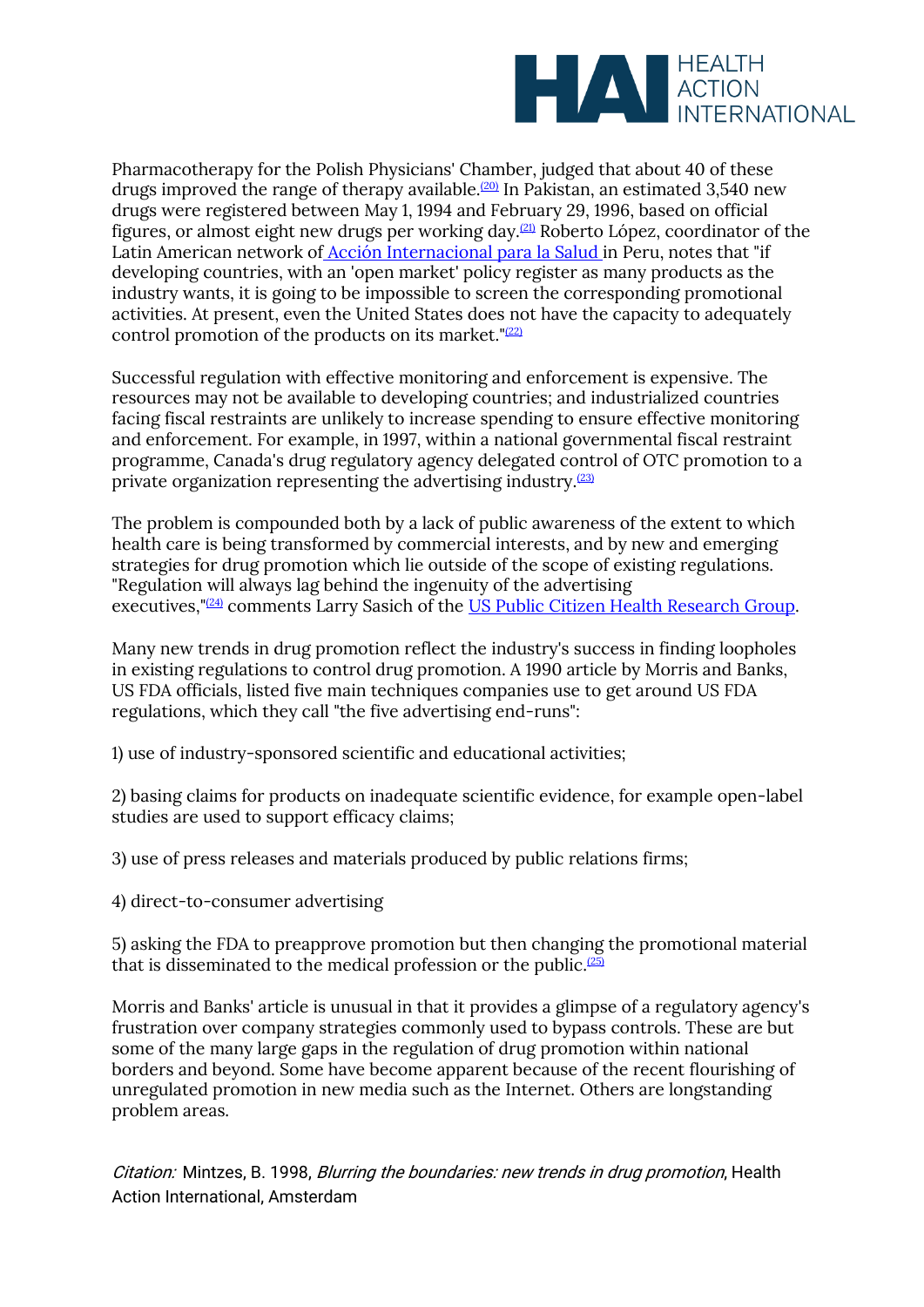

This paper will examine promotion targeting five main audiences:

- consumers
- prescribers
- pharmacists and drug sellers
- health care providers
- and researchers.

The theme of many of these examples is a deliberate blurring of boundaries between promotion and education on the one hand and the public and private sector on the other. With shrinking public budgets for health and social services, a new climate of "partnership" with industry has emerged without a great deal of examination of what these partnerships may mean. What are the implications for consumer health, access to appropriate health services, and the information on which treatment choices are based? What sort of measures are needed to prevent conflict of interest? Finally, as discussed in the conclusion to this paper, how can both new and traditional forms of drug promotion be effectively controlled in the interests of public health and consumer rights?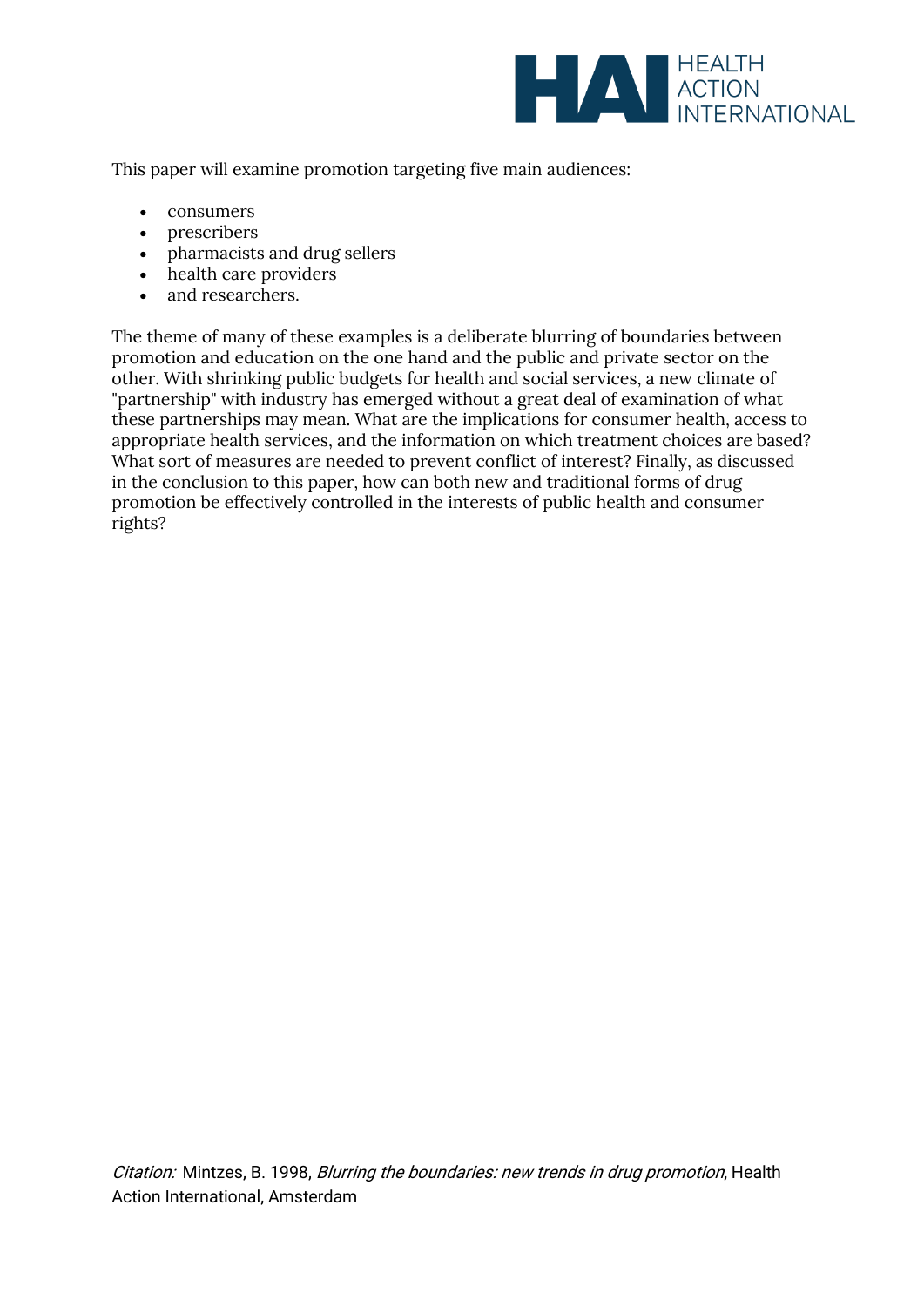

## **Chapter References**

(1) Brown P. Talking to patients - a dangerous road for industry. Scrip Magazine. July/August 1997:3-4.

(2) Morris LA, Griffin JP. The evolving role of FDA in prescription drug promotion. Journal of Drug Issues 1992; 22(2):245-256.

(3) Devlin J, Hemsley P. Management views on industry issues, pressures and consultants. Scrip Magazine*.* 1997 June:17.

(4) World Health Organization. Clinical Pharmacological Evaluation in Drug Control. EUR/ICP/DSE 173, Copenhagen, WHO, 1993.

(5) Davis P. Managing medicines: public policy and therapeutic drugs. Open University Press, Buckingham,1997:71.

(6) Morris LA, Griffin JP. 1992, op cit:251.

(7) Brown P. 1997, op cit:3-4.

(8) World Health Organization. Ethical criteria for medicinal drug promotion. Geneva, 1988:5.

(9) Rhein RW. Law enforcement and the Internet superhighwaymen. Scrip Magazine. 1996. Dec:18-22

(10) Lexchin J. Consequences of direct-to-consumer advertising of prescription drugs. Canadian Family Physician 1997 April;43:594-596.

(11) Collier J, Fox R. WHO seeks ways to improve control of drug promotion. The Lancet. 1993;341:1017.

(12) Health Action International. Drug policy at the 49th World Health Assembly*.* [briefing paper]. Amsterdam, May 1996:3.